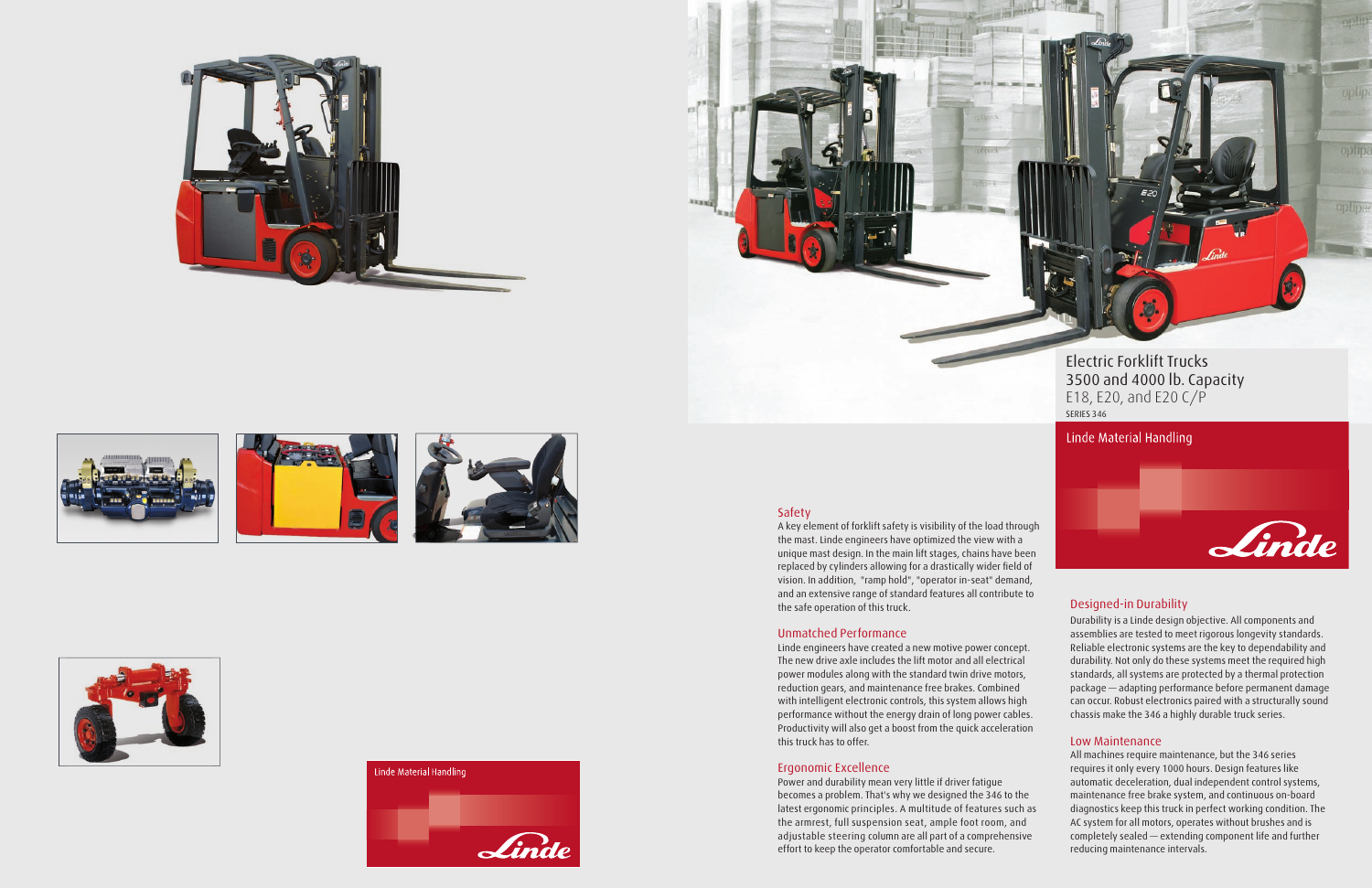# Standard and optional equipment

## Standard equipment:

36 or 48 volt chassis Dual pedal travel control Cushion tires Lift out, low level, side battery discharge Tilt cylinder 6 degrees forward/5 degrees back Overhead guard 80.5"

Full adjustment comfort seat with tiltable armrest Three individual hydraulic levers Three function hydraulic valve Two spot lights Key switch SB 350 battery connector

### Options:

| Single pedal travel control            |
|----------------------------------------|
| Super-elastic (SE) tires               |
| Side battery removal with slides       |
| Side battery removal with rollers      |
| Simple masts                           |
| Triple masts                           |
| Quad masts                             |
| Bottler's tilt                         |
| Integrated sideshifter                 |
| High comfort seat with tilt up armrest |

| Low profile OHG                       |
|---------------------------------------|
| Drive-in rack OHG                     |
| 4 individual hydraulic control levers |
| 4 function hydraulic valve            |
| Hydraulic reeving                     |
| Additional lights                     |
| Warning devices                       |
| Cold storage protection               |
| "EE" rating                           |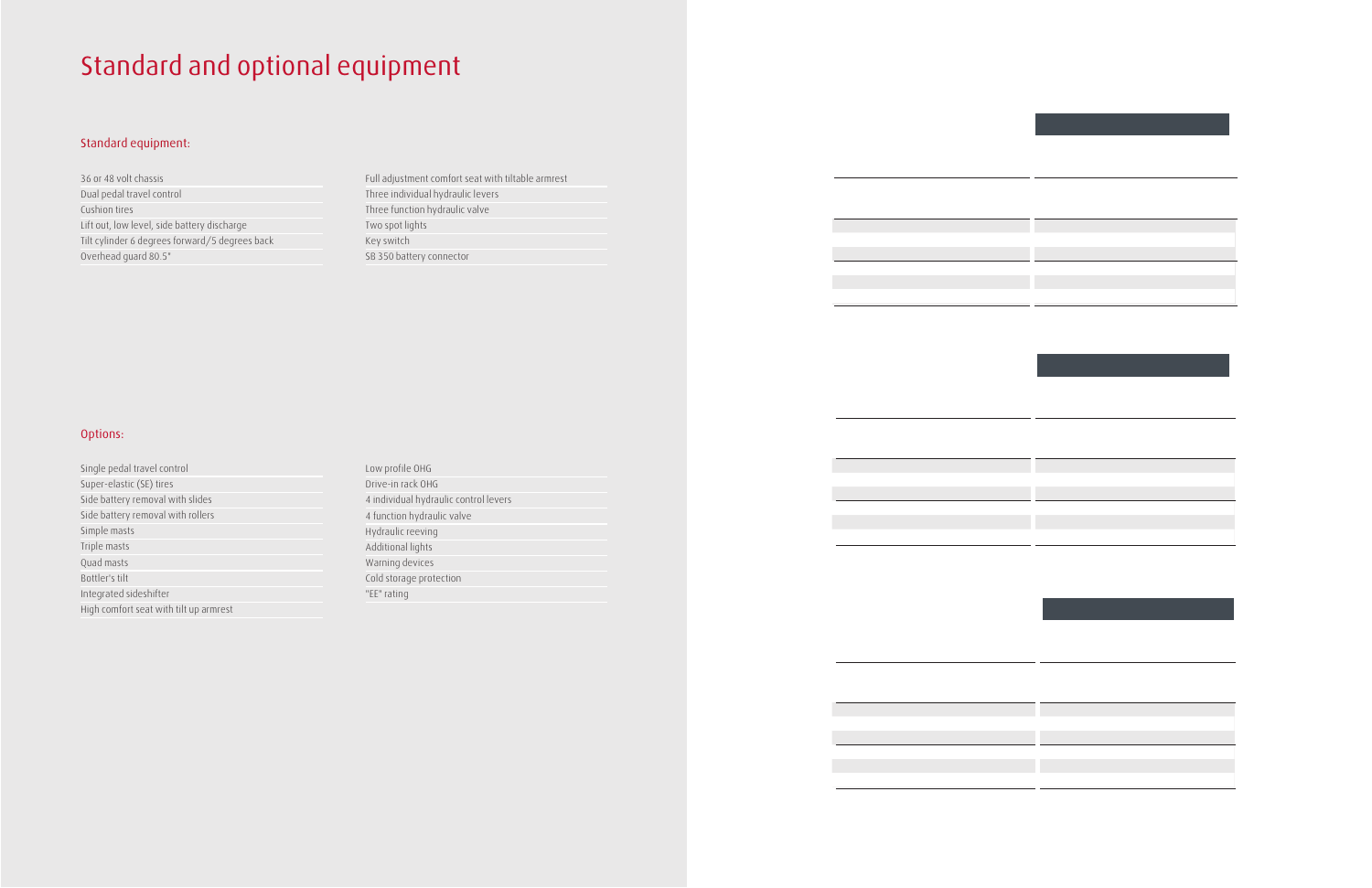# Technical Data

E18 August 2010

|                   | 1.1   | Manufacturer                                                              | Linde                              |                              |                              |
|-------------------|-------|---------------------------------------------------------------------------|------------------------------------|------------------------------|------------------------------|
| Characteristics   | 1.2   | Model designation                                                         | E18                                |                              |                              |
|                   | 1.2.1 | Chassis configuration                                                     | 3-Wheel                            |                              |                              |
|                   | 1.3   | Power unit: battery, diesel, LP gas                                       | 36-Volt Battery<br>48-Volt Battery |                              |                              |
|                   | 1.4   | Operation: manual, pedestrian, rider standing, rider seated, order picker |                                    | Rider seated                 |                              |
|                   | 1.5   | Load capacity                                                             | 3500                               |                              |                              |
|                   | 1.6   | Load center                                                               | $C$ in                             | 24                           | 24                           |
|                   | 1.8   | Load distance (front overhang)                                            | $x$ in                             | 15.4                         | 15.4                         |
|                   | 1.9   | Wheelbase                                                                 | y in                               | 55.9                         | 55.9                         |
|                   | 2.1   | Service weight with min. battery                                          | 1 <sub>b</sub>                     | 8355                         | 8355                         |
| Weight            | 2.2   | Axle loading with load, front/rear                                        | $\overline{1}b$                    | 10495 / 1361                 | 10495 / 1361                 |
|                   | 2.3   | Axle loading without load, front/rear                                     | 1 <sub>b</sub>                     | 4411 / 3945                  | 4411 / 3945                  |
|                   | 3.1   | Tire type - front/rear: cushion, cushion super elastic, pneumatic)        |                                    | Cushion <sup>1)</sup>        | Cushion <sup>1)</sup>        |
| Tires             | 3.2   | Tire size: front                                                          | $i\pi$                             | 18 x 7 x 12.13               | 18 x 7 x 12.13               |
|                   | 3.3   | Tire size: rear                                                           | $i\pi$                             | 15 x 5 x 11.25               | 15 x 5 x 11.25               |
| Wheels &          | 3.5   | Wheels: number front/rear ( $x =$ driven)                                 |                                    | 2x/2                         | 2x/2                         |
|                   | 3.6   | Track width, front                                                        | b10 in                             | 35.0                         | 35.0                         |
|                   | 3.7   | Track width, rear                                                         | $b11$ in                           | 6.8                          | 6.8                          |
|                   | 4.1   | Mast/fork carriage tilt: forward/back                                     | degrees                            | $6^\circ / 5^\circ$          | $6^\circ / 5^\circ$          |
|                   | 4.2   | Height of mast lowered                                                    | $h1$ in                            | See mast table               | See mast table               |
|                   | 4.3   | Free lift                                                                 | h2 in                              | See mast table               | See mast table               |
|                   | 4.4   | Lift                                                                      | h3 in                              | See mast table               | See mast table               |
|                   | 4.5   | Height of mast extended                                                   | h4 in                              | See mast table               | See mast table               |
|                   | 4.7   | Height of overhead guard/cab                                              | h6 in                              | 80.52)                       | 80.52)                       |
|                   | 4.8   | Height of seat                                                            | h7 in                              | 38.9                         | 38.9                         |
|                   | 4.12  | Height of tow coupling                                                    | h10 in                             | 23.0                         | 23.0                         |
|                   | 4.19  | Overall length with 42" forks                                             | 11 in                              | 121.3                        | 121.3                        |
| <b>Dimensions</b> | 4.20  | Length to fork face                                                       | 12 in                              | 79.4                         | 79.4                         |
|                   | 4.21  | Overall width                                                             | $b1/b2$ in                         | $42.0^{4}$                   | $42.0^{4}$                   |
|                   | 4.22  | Fork dimensions                                                           | s/e/lin                            | $1.5 \times 4.0 \times 42.0$ | $1.5 \times 4.0 \times 42.0$ |
|                   | 4.23  | Fork carriage: class                                                      |                                    | Class II                     | Class II                     |
|                   | 4.24  | Width of fork carriage                                                    | $b3$ in                            | 38.6                         | 38.6                         |
|                   | 4.31  | Ground clearance under mast, with load                                    | $m1$ in                            | 2.9                          | 2.9                          |
|                   | 4.32  | Ground clearance, center of wheelbase                                     | $m2$ in                            | 3.3                          | 3.3                          |
|                   | 4.33  | Aisle width (must add load length and clearance)                          | Ast in                             | 80 3)                        | 80 3)                        |
|                   |       | 4.35 Turning radius                                                       | Wa in                              | 63.9                         | 63.9                         |
|                   | 5.1   | Travel speed, with/without load                                           | mph                                | 8.7 / 8.7                    | 10/10                        |
| Performance       | 5.2   | Lifting speed, with/without load                                          | fpm                                | 59/89                        | 60/102                       |
|                   | 5.3   | Lowering speed, with/without load                                         | fpm                                | 96 / 78                      | 96 / 78                      |
|                   | 5.6   | Maximum tractive force, with/without load (5 min. rating)                 | Ibs                                | 2450 / 2450                  | 2200 / 2200                  |
|                   | 5.7   | Climbing ability, with/without load                                       | $\%$                               | 16 / 23                      | 16 / 23                      |
|                   | 5.10  | Service brake                                                             |                                    | Wet disc                     | Wet disc                     |
|                   | 6.1   | Drive motor (60 min. rating)                                              | hp                                 | 2x 5.4                       | 2x 6.1                       |
|                   | 6.2   | Lift motor (15% rating)                                                   | hp                                 | 10.0                         | 13.4                         |
| Drive             | 6.3   | Battery voltage                                                           | $\boldsymbol{V}$                   | 36                           | 48                           |
|                   | 6.4   | Battery compartment dimension (I x w x h; maximum)                        | $\dot{\mathit{in}}$                | 25.0 x 38.9 x 25.95)         | 25.0 x 38.9 x 25.95)         |
|                   | 6.5   | Battery weight (US battery, minimum / maximum)                            | 1b                                 | 2155 / 2730                  | 2155 / 2730                  |
| Other             | 8.2   | Working pressure for attachments                                          | psi                                | 2465                         | 2465                         |
|                   | 8.3   | Oil flow for attachments                                                  | gpm                                | 8.5                          | 8.5                          |

1) SE tire available

2) Lower OHG available

3) Add length of load plus operating clearance

4) 46" wide with 200/50-10 SE tires

5) Optional battery removal system will reduce compartment height: 23.34 w/battery rollers — 25.40 w/battery slides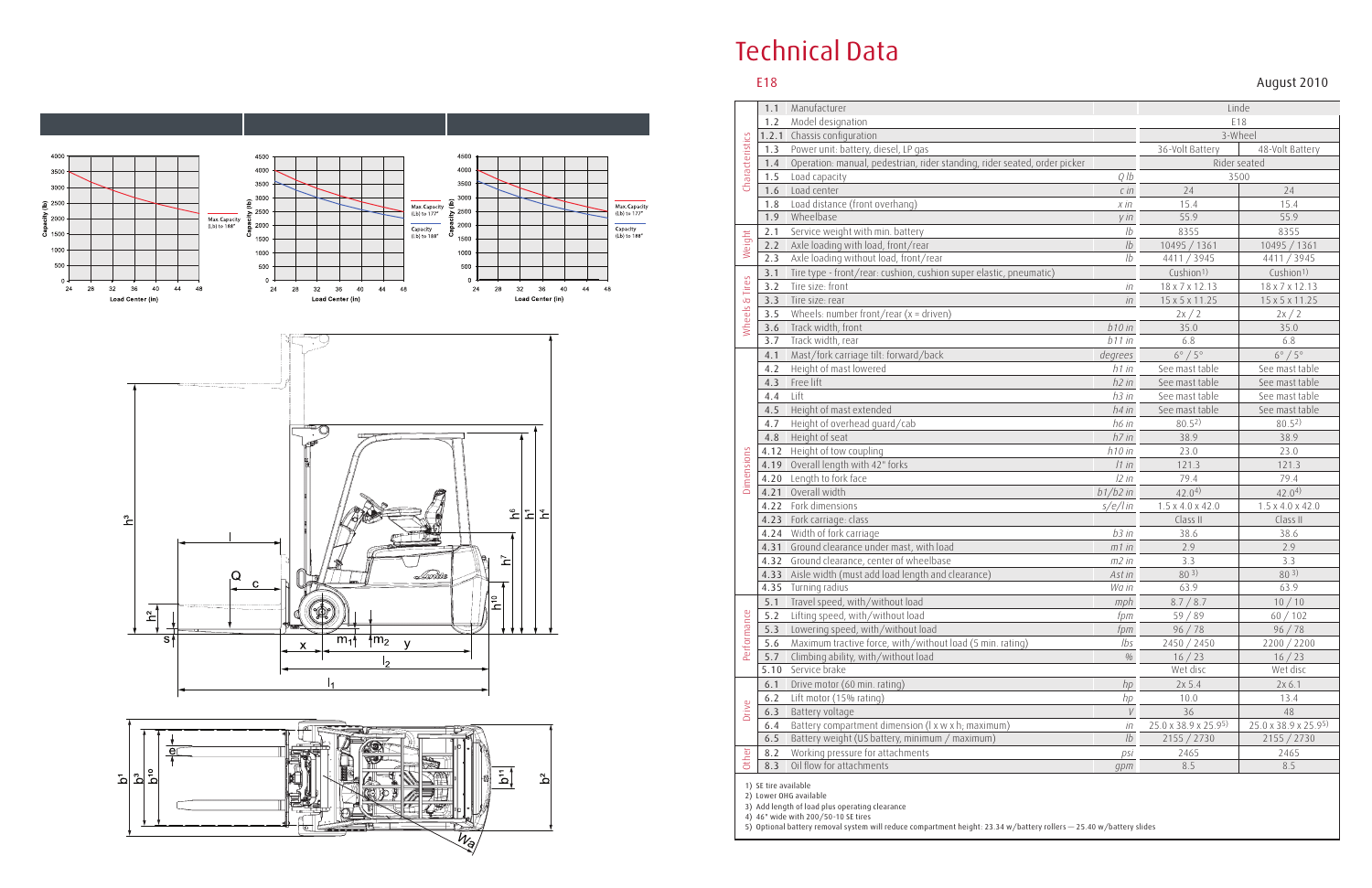# Technical Data

E20 August 2010

|                 | 1.1   | Manufacturer                                                              |                | Linde                              |                              |  |
|-----------------|-------|---------------------------------------------------------------------------|----------------|------------------------------------|------------------------------|--|
| Characteristics | 1.2   | Model designation                                                         |                | E20                                |                              |  |
|                 | 1.2.1 | Chassis configuration                                                     |                | 3-Wheel                            |                              |  |
|                 | 1.3   | Power unit: battery, diesel, LP gas                                       |                | 36-Volt Battery<br>48-Volt Battery |                              |  |
|                 | 1.4   | Operation: manual, pedestrian, rider standing, rider seated, order picker |                |                                    | Rider seated                 |  |
|                 | 1.5   | Load capacity                                                             | Q/b            | 4000                               |                              |  |
|                 | 1.6   | Load center                                                               | $C$ in         | 24                                 | 24                           |  |
|                 | 1.8   | Load distance (front overhang)                                            | $x$ in         | 15.4                               | 15.4                         |  |
|                 | 1.9   | Wheelbase                                                                 | $y$ in         | 55.9                               | 55.9                         |  |
|                 | 2.1   | Service weight with min. battery                                          | 1 <sub>b</sub> | 8796                               | 8796                         |  |
| Weight          | 2.2   | Axle loading with load, front/rear                                        | 1b             | 11366 / 1430                       | 11366 / 1430                 |  |
|                 | 2.3   | Axle loading without load, front/rear                                     | 1 <sub>b</sub> | 4412 / 4384                        | 4412 / 4384                  |  |
|                 | 3.1   | Tire type - front/rear: cushion, cushion super elastic, pneumatic)        |                | Cushion <sup>1)</sup>              | Cushion <sup>1)</sup>        |  |
| Wheels & Tires  | 3.2   | Tire size: front                                                          | iп             | 18 x 7 x 12.13                     | 18 x 7 x 12.13               |  |
|                 | 3.3   | Tire size: rear                                                           | $i\pi$         | 15 x 5 x 11.25                     | 15 x 5 x 11.25               |  |
|                 | 3.5   | Wheels: number front/rear ( $x =$ driven)                                 |                | 2x/2                               | 2x/2                         |  |
|                 | 3.6   | Track width, front                                                        | $b10$ in       | 35.0                               | 35.0                         |  |
|                 | 3.7   | Track width, rear                                                         | $b11$ in       | 6.8                                | 6.8                          |  |
|                 | 4.1   | Mast/fork carriage tilt: forward/back                                     | degrees        | $6^\circ / 5^\circ$                | $6^\circ / 5^\circ$          |  |
|                 | 4.2   | Height of mast lowered                                                    | h1 in          | See mast table                     | See mast table               |  |
|                 | 4.3   | Free lift                                                                 | $h2$ in        | See mast table                     | See mast table               |  |
|                 | 4.4   | Lift                                                                      | $h3$ in        | See mast table                     | See mast table               |  |
|                 | 4.5   | Height of mast extended                                                   | $h4$ in        | See mast table                     | See mast table               |  |
|                 | 4.7   | Height of overhead guard/cab                                              | h6 in          | 80.52                              | 80.52)                       |  |
|                 | 4.8   | Height of seat                                                            |                | 38.9                               | 38.9                         |  |
|                 | 4.12  | Height of tow coupling                                                    |                | 23.0                               | 23.0                         |  |
|                 | 4.19  | Overall length with 42" forks                                             | 11 in          | 121.3                              | 121.3                        |  |
| Dimensions      | 4.20  | Length to fork face                                                       | 12 in          | 79.4                               | 79.4                         |  |
|                 | 4.21  | Overall width                                                             | $b1/b2$ in     | $42.0^{4}$                         | 42.0 <sup>4</sup>            |  |
|                 | 4.22  | Fork dimensions                                                           | s/e/lin        | $1.5 \times 4.0 \times 42.0$       | $1.5 \times 4.0 \times 42.0$ |  |
|                 | 4.23  | Fork carriage: class                                                      |                | Class II                           | Class II                     |  |
|                 | 4.24  | Width of fork carriage                                                    | b3in           | 38.6                               | 38.6                         |  |
|                 | 4.31  | Ground clearance under mast, with load                                    | $m1$ in        | 2.9                                | 2.9                          |  |
|                 | 4.32  | Ground clearance, center of wheelbase                                     | m2 in          | 3.3                                | 3.3                          |  |
|                 |       | 4.33 Aisle width (must add load length and clearance)                     | Ast in         | 803)                               | 803)                         |  |
|                 |       | 4.35 Turning radius                                                       | Wa in          | 63.9                               | 63.9                         |  |
|                 |       | 5.1 Travel speed, with/without load                                       | mph            | 8.7 / 8.7                          | 10/10                        |  |
| Performance     | 5.2   | Lifting speed, with/without load                                          | fpm<br>fpm     | 59/89                              | 60/102                       |  |
|                 | 5.3   | Lowering speed, with/without load                                         |                | 96 / 78                            | 96 / 78                      |  |
|                 | 5.6   | Maximum tractive force, with/without load (5 min. rating)                 |                | 2450 / 2450                        | 2200 / 2200                  |  |
|                 | 5.7   | Climbing ability, with/without load                                       | $\%$           | 14/22                              | 14/22                        |  |
|                 | 5.10  | Service brake                                                             |                | Wet disc                           | Wet disc                     |  |
|                 | 6.1   | Drive motor (60 min. rating)                                              | hp<br>hp       | 2x 5.4                             | 2x 6.1                       |  |
|                 | 6.2   | Lift motor (15% rating)                                                   |                | 10.0                               | 13.4                         |  |
| <b>Drive</b>    | 6.3   | Battery voltage                                                           |                | 36                                 | 48                           |  |
|                 | 6.4   | Battery compartment dimension (I x w x h; maximum)                        | İП             | 25.0 x 38.9 x 25.95)               | 25.0 x 38.9 x 25.95)         |  |
|                 | 6.5   | Battery weight (US battery, minimum / maximum)                            | 1b             | 2155 / 2730                        | 2155 / 2730                  |  |
| Other           | 8.2   | Working pressure for attachments                                          | psi            | 2465                               | 2465                         |  |
|                 | 8.3   | Oil flow for attachments                                                  | gpm            | 8.5                                | 8.5                          |  |

1) SE tire available

2) Lower OHG available

3) Add length of load plus operating clearance

4) 46" wide with 200/50-10 SE tires

5) Optional battery removal system will reduce compartment height: 23.34 w/battery rollers — 25.40 w/battery slides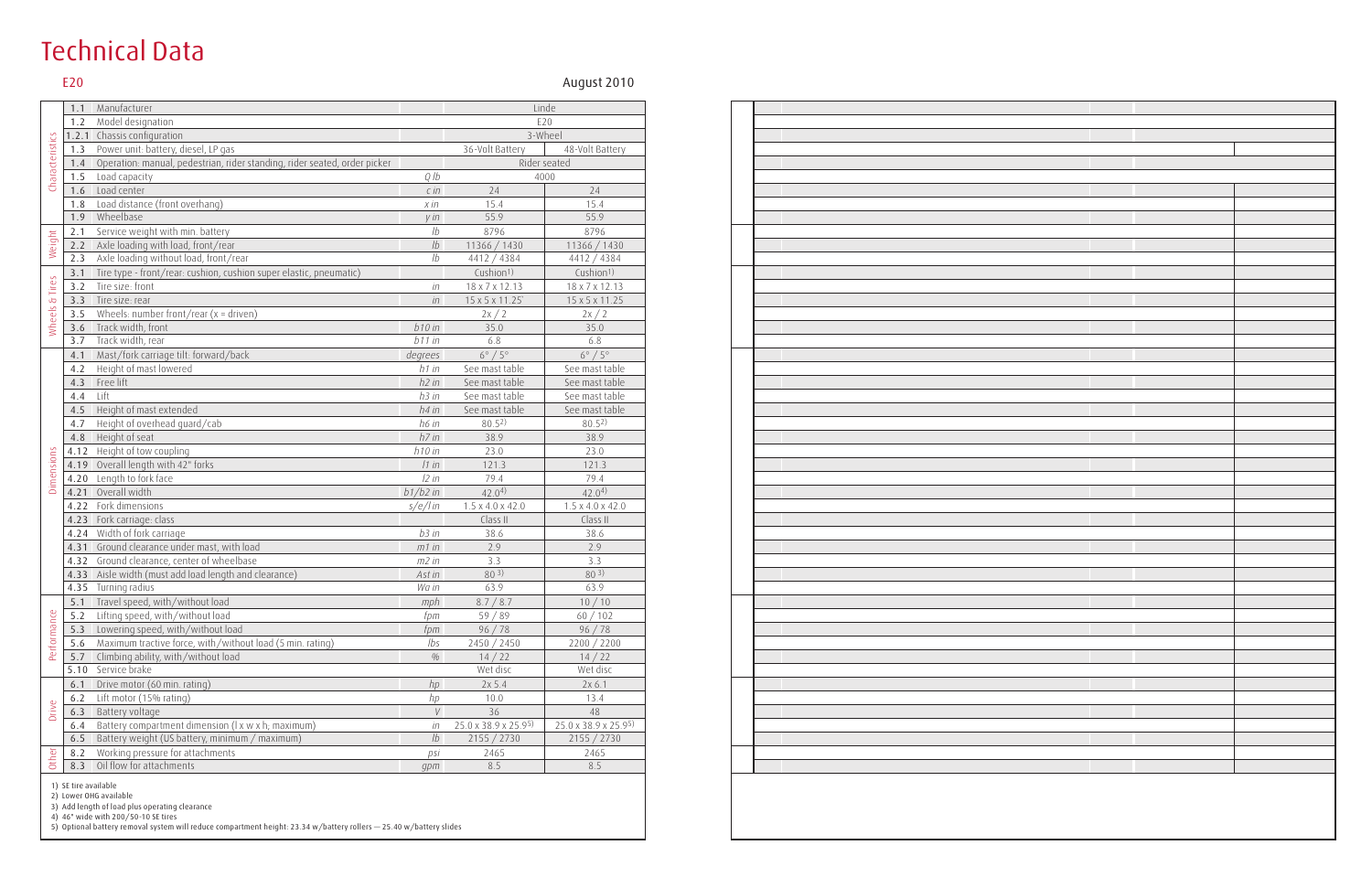# Technical Data

E20C/P August 2010

|                   | 1.1        | Manufacturer                                                              |                                    |                              |                              |  |
|-------------------|------------|---------------------------------------------------------------------------|------------------------------------|------------------------------|------------------------------|--|
| Characteristics   | 1.2        |                                                                           | Linde                              |                              |                              |  |
|                   | 1.2.1      | Model designation<br>Chassis configuration                                | E20 C/P<br>4-Wheel                 |                              |                              |  |
|                   | 1.3        | Power unit: battery, diesel, LP gas                                       | 36-Volt Battery<br>48-Volt Battery |                              |                              |  |
|                   | 1.4        | Operation: manual, pedestrian, rider standing, rider seated, order picker |                                    |                              |                              |  |
|                   |            |                                                                           |                                    | Rider seated<br>4000         |                              |  |
|                   | 1.5<br>1.6 | Load capacity<br>Load center                                              | Q/b<br>$C$ in                      | 24                           | 24                           |  |
|                   | 1.8        | Load distance (front overhang)                                            | $x$ in                             | 15.4                         | 15.4                         |  |
|                   | 1.9        | Wheelbase                                                                 | $y$ in                             | 61.0                         | 61.0                         |  |
|                   | 2.1        | Service weight with min. battery                                          | 1 <sub>b</sub>                     | 8827                         | 8827                         |  |
|                   | 2.2        | Axle loading with load, front/rear                                        | 1b                                 | 11433 / 1393                 | 11433 / 1393                 |  |
| Weight            | 2.3        | Axle loading without load, front/rear                                     | 1 <sub>b</sub>                     | 4729 / 4097                  | 4729 / 4097                  |  |
|                   | 3.1        | Tire type - front/rear: cushion, cushion super elastic, pneumatic)        |                                    | Cushion <sup>1)</sup>        | Cushion <sup>1)</sup>        |  |
| Tires             | 3.2        | Tire size: front                                                          | $i\pi$                             | 18 x 7 x 12.13               | 18 x 7 x 12.13               |  |
|                   | 3.3        | Tire size: rear                                                           | $i\pi$                             | 16 x 6 x 10.5                | 16 x 6 x 10.5                |  |
|                   | 3.5        | Wheels: number front/rear $(x =$ driven)                                  |                                    | 2x/2                         | 2x/2                         |  |
| Wheels &          | 3.6        | Track width, front                                                        | $b10$ in                           | 35.0                         | 35.0                         |  |
|                   | 3.7        | Track width, rear                                                         | $b11$ in                           | 31.0                         | 31.0                         |  |
|                   | 4.1        | Mast/fork carriage tilt: forward/back                                     | degrees                            | $6^\circ / 5^\circ$          | $6^\circ/5^\circ$            |  |
|                   | 4.2        | Height of mast lowered                                                    | h1 in                              | See mast table               | See mast table               |  |
|                   | 4.3        | Free lift                                                                 | h2 in                              | See mast table               | See mast table               |  |
|                   | 4.4        | Lift                                                                      | h3 in                              | See mast table               | See mast table               |  |
|                   | 4.5        | Height of mast extended                                                   | h4 in                              | See mast table               | See mast table               |  |
|                   | 4.7        | Height of overhead guard/cab                                              | h6 in                              | 80.52)                       | 80.52)                       |  |
|                   | 4.8        | Height of seat                                                            | h7 in                              | 38.9                         | 38.9                         |  |
|                   | 4.12       | Height of tow coupling                                                    | $h10$ in                           | 23.0                         | 23.0                         |  |
|                   | 4.19       | Overall length with 42" forks                                             | 11 in                              | 127.9                        | 127.9                        |  |
| <b>Dimensions</b> | 4.20       | Length to fork face                                                       | 12 in                              | 85.9                         | 85.9                         |  |
|                   | 4.21       | Overall width                                                             | $b1/b2$ in                         | 42.0 <sup>4</sup>            | $42.0^{4}$                   |  |
|                   | 4.22       | Fork dimensions                                                           | s/e/lin                            | $1.5 \times 4.0 \times 42.0$ | $1.5 \times 4.0 \times 42.0$ |  |
|                   | 4.23       | Fork carriage: class                                                      |                                    | Class II                     | Class II                     |  |
|                   | 4.24       | Width of fork carriage                                                    | b3in                               | 38.6                         | 38.6                         |  |
|                   | 4.31       | Ground clearance under mast, with load                                    | $m1$ in                            | 2.9                          | 2.9                          |  |
|                   | 4.32       | Ground clearance, center of wheelbase                                     | $m2$ in                            | 3.3                          | 3.3                          |  |
|                   | 4.33       | Aisle width (must add load length and clearance)                          | Ast in                             | 863)                         | 863)                         |  |
|                   |            | 4.35 Turning radius                                                       | Wa in                              | 70.4                         | 70.4                         |  |
|                   | 5.1        | Travel speed, with/without load                                           | mph                                | 8.7 / 8.7                    | 10/10                        |  |
|                   | 5.2        | Lifting speed, with/without load                                          | fpm                                | 59 / 89                      | 60/102                       |  |
|                   | 5.3        | Lowering speed, with/without load                                         | fpm                                | 96 / 78                      | 96 / 78                      |  |
| Performance       | 5.6        | Maximum tractive force, with/without load (5 min. rating)                 | lbs                                | 2450 / 2450                  | 2200/2200                    |  |
|                   | 5.7        | Climbing ability, with/without load                                       | $\%$                               | 14/22                        | 14/22                        |  |
|                   | 5.10       | Service brake                                                             |                                    | Wet disc                     | Wet disc                     |  |
|                   | 6.1        | Drive motor (60 min. rating)                                              | hp                                 | 2x 5.4                       | 2x 6.1                       |  |
|                   | $6.2$      | Lift motor (15% rating)                                                   | hp                                 | 10.0                         | 13.4                         |  |
| Drive             | 6.3        | Battery voltage                                                           | V                                  | 36                           | 48                           |  |
|                   | 6.4        | Battery compartment dimension (I x w x h; maximum)                        | İП                                 | 25.0 x 38.9 x 25.95)         | 25.0 x 38.9 x 25.95)         |  |
|                   | 6.5        | Battery weight (US battery, minimum / maximum)                            | 1b                                 | 2155 / 2730                  | 2155 / 2730                  |  |
| <b>Other</b>      | 8.2        | Working pressure for attachments                                          | psi                                | 2465                         | 2465                         |  |
|                   | 8.3        | Oil flow for attachments                                                  | gpm                                | 8.5                          | 8.5                          |  |

1) SE tire available

2) Lower OHG available

3) Add length of load plus operating clearance

4) 46" wide with 200/50-10 SE tires

5) Optional battery removal system will reduce compartment height: 23.34 w/battery rollers — 25.40 w/battery slides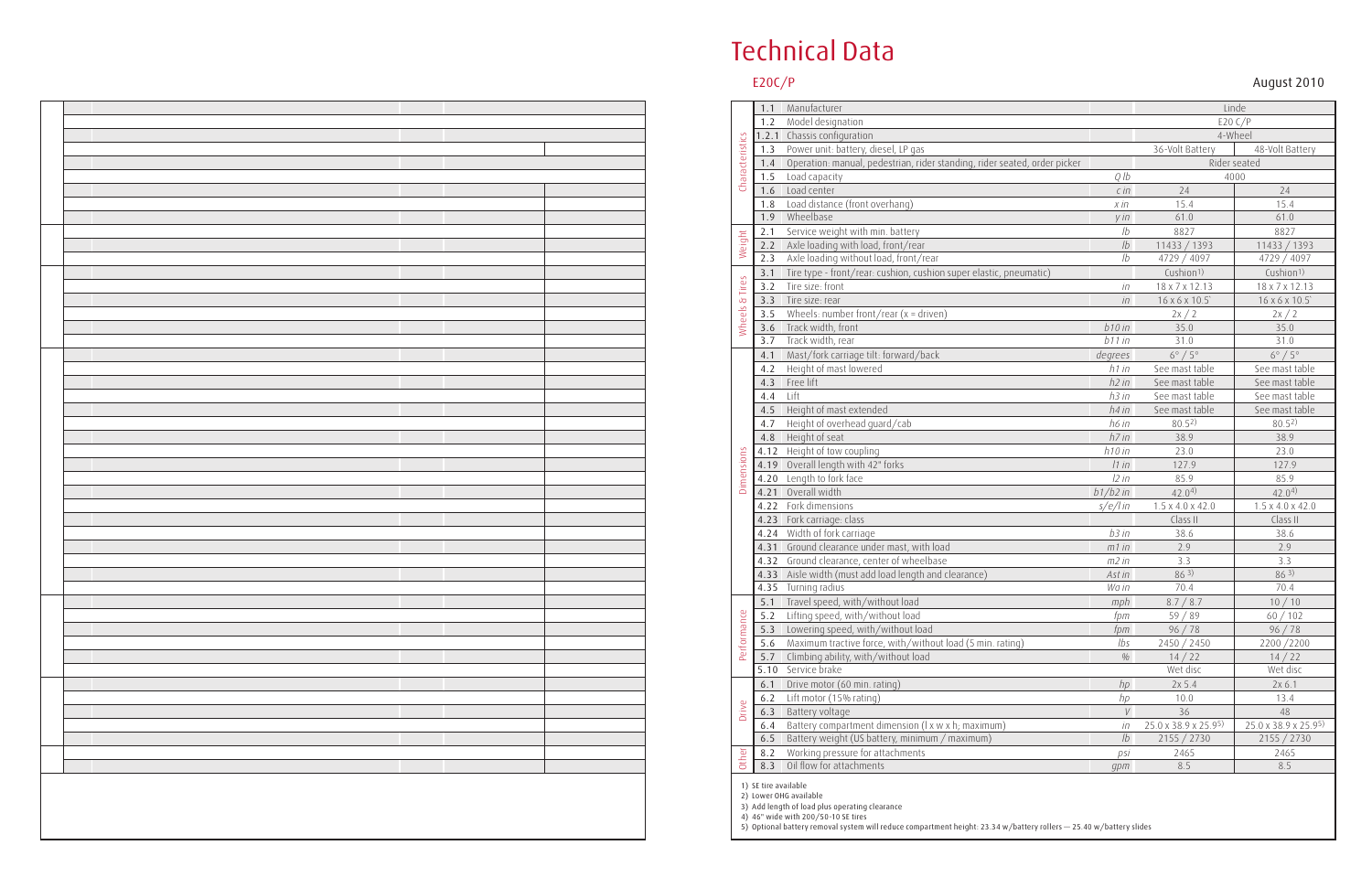# Downrating Charts\*

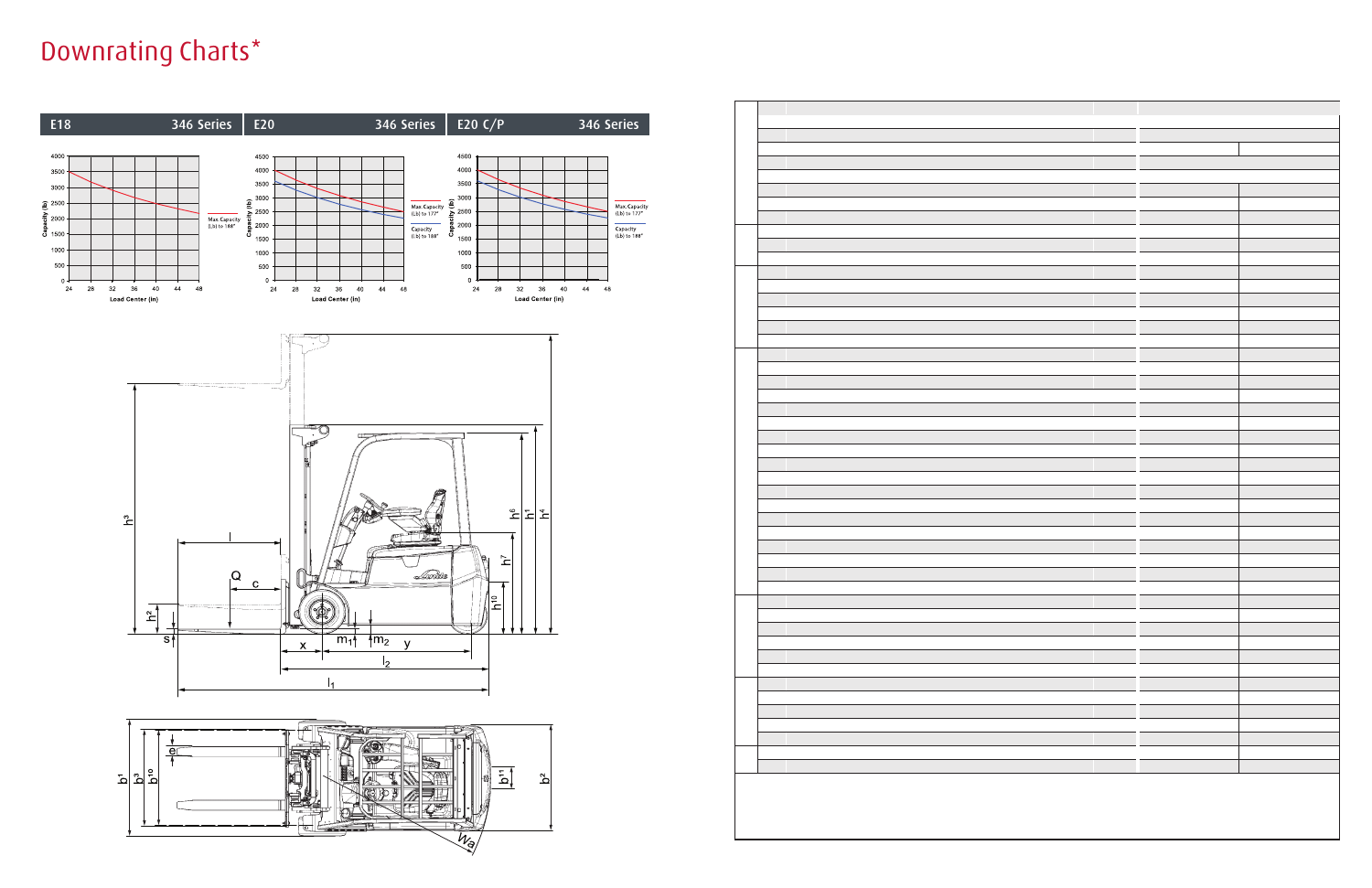# Capacity\*

|      |                     |      |                | E <sub>18</sub>  |                                                                                                                                                        |                         |
|------|---------------------|------|----------------|------------------|--------------------------------------------------------------------------------------------------------------------------------------------------------|-------------------------|
|      |                     |      |                |                  | 1.5" x 4" x 42" Std. Taper Class II Forks**<br>Cushion Tires 18 x 7 x 12.125 Drive Tires**<br>Class II Sideshifter $\cdot$ Back Tilt Angle = 5 $\circ$ |                         |
|      | Mast Capacity Table |      |                |                  | Capacity (lb) @ 24" Load Center**                                                                                                                      |                         |
| h1   | h3                  | h2   |                | Std.<br>Carriage | Integral SS<br>Carriage                                                                                                                                | Hang-on SS<br>Carriage* |
| 80.0 | 122.0               | 00.0 | Simplex        | 3500             | 3500                                                                                                                                                   | 3250                    |
| 84.0 | 129.5               | 00.0 | Simplex        | 3500             | 3500                                                                                                                                                   | 3250                    |
| 91.5 | 145.5               | 00.0 | Simplex        | 3500             | 3500                                                                                                                                                   | 3250                    |
| 77.5 | 168.0               | 53.0 | <b>Triplex</b> | 3500             | 3500                                                                                                                                                   | 3250                    |
| 79.5 | 174.0               | 55.0 | <b>Triplex</b> | 3500             | 3500                                                                                                                                                   | 3250                    |
| 84.0 | 188.0               | 59.5 | <b>Triplex</b> | 3500             | 3500                                                                                                                                                   | 3250                    |

|      |                     |                |                | E <sub>20</sub>                                                                                                                                        |                                   |                         |  |
|------|---------------------|----------------|----------------|--------------------------------------------------------------------------------------------------------------------------------------------------------|-----------------------------------|-------------------------|--|
|      |                     |                |                | 1.5" x 4" x 42" Std. Taper Class II Forks**<br>Cushion Tires 18 x 7 x 12.125 Drive Tires**<br>Class II Sideshifter $\cdot$ Back Tilt Angle = 5 $\circ$ |                                   |                         |  |
|      | Mast Capacity Table |                |                |                                                                                                                                                        | Capacity (lb) @ 24" Load Center** |                         |  |
| h1   | h <sub>3</sub>      | h <sub>2</sub> |                | Std.<br>Carriage                                                                                                                                       | Integral SS<br>Carriage           | Hang-on SS<br>Carriage* |  |
| 80.0 | 122.0               | 00.0           | Simplex        | 4000                                                                                                                                                   | 4000                              | 3750                    |  |
| 84.0 | 129.5               | 00.0           | Simplex        | 4000                                                                                                                                                   | 4000                              | 3750                    |  |
| 91.5 | 145.5               | 00.0           | Simplex        | 4000                                                                                                                                                   | 4000                              | 3750                    |  |
| 77.5 | 168.0               | 53.0           | <b>Triplex</b> | 4000                                                                                                                                                   | 4000                              | 3750                    |  |
| 79.5 | 174.0               | 55.0           | <b>Triplex</b> | 4000                                                                                                                                                   | 4000                              | 3750                    |  |
| 84.0 | 188.0               | 59.5           | <b>Triplex</b> | 3600                                                                                                                                                   | 3600                              | 3350                    |  |

|                                                                                                                                                |                     |                |                | E20 $C/P$        |                                   |                         |
|------------------------------------------------------------------------------------------------------------------------------------------------|---------------------|----------------|----------------|------------------|-----------------------------------|-------------------------|
| 1.5" x 4" x 42" Std. Taper Class II Forks**<br>Cushion Tires 18 x 7 x 12.13 Drive Tires**<br>Class II Sideshifter $\cdot$ Back Tilt Angle = 5° |                     |                |                |                  |                                   |                         |
|                                                                                                                                                | Mast Capacity Table |                |                |                  | Capacity (lb) @ 24" Load Center** |                         |
| h1                                                                                                                                             | h3                  | h <sub>2</sub> |                | Std.<br>Carriage | Integral SS<br>Carriage           | Hang-on SS<br>Carriage* |
| 80.0                                                                                                                                           | 122.0               | 00.0           | Simplex        | 4000             | 4000                              | 3750                    |
| 84.0                                                                                                                                           | 129.5               | 00.0           | Simplex        | 4000             | 4000                              | 3750                    |
| 91.5                                                                                                                                           | 145.5               | 00.0           | Simplex        | 4000             | 4000                              | 3750                    |
| 77.5                                                                                                                                           | 168.0               | 53.0           | <b>Triplex</b> | 4000             | 4000                              | 3750                    |
| 79.5                                                                                                                                           | 174.0               | 55.0           | <b>Triplex</b> | 4000             | 4000                              | 3750                    |
| 84.0                                                                                                                                           | 188.0               | 59.5           | <b>Triplex</b> | 3600             | 3600                              | 3350                    |

\* For quick reference only, contact factory for detailed ratings. \*\*Capacity ratings can be affected by changing forks, load center, and/or drive tires.